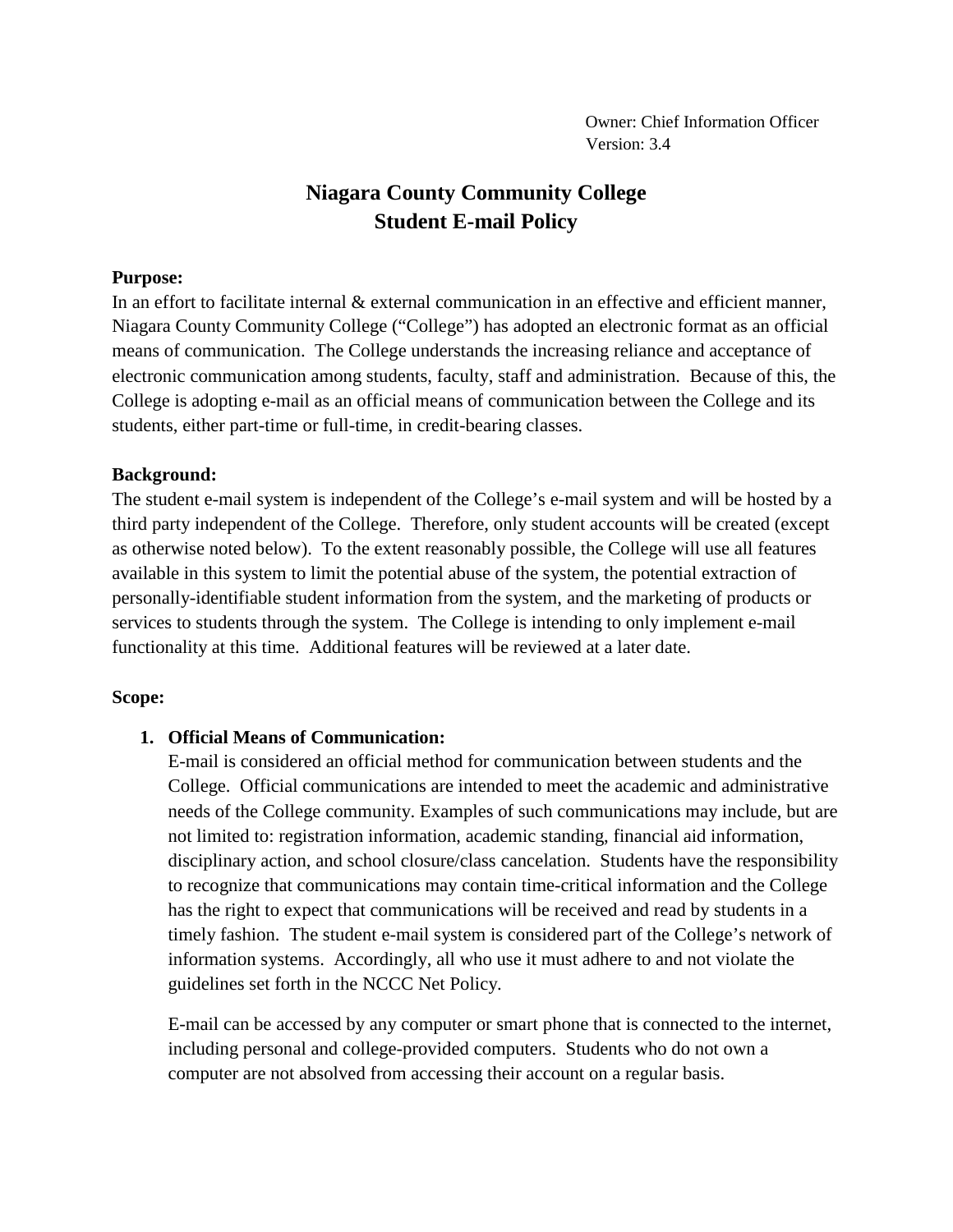Until a College Identity System has been established and such system addresses the use of the College's logo, seal and other marks in digital communications with students, no such marks are to be used in conjunction with the student e-mail system.

## **2. Creation and notification of e-mail account information:**

- **a.** The College will create an account for a matriculated student when the student is accepted by the College. An account for a non-matriculated student will be created when the non-matriculated application process has been completed. If the student does not attend the College for a period of six months following the creation of the account, the e-mail account will be deactivated.
- **b.** With two exceptions, the College will deactivate a student account if the student does not continue attending the College for a term of nine months. If the student has a financial responsibility to the College, the account will remain active. If the student is expelled from the College for disciplinary reasons, his or her account will be deactivated immediately.
- **c.** The student will be notified of his or her account and credentials via the United States Postal system to the student's legal mailing address. The notification will consist of the student's username, randomly generated password, and directions on how to properly log into the system the first time. The student will be required to change his or her password upon first login and register for the account password reminder utility. At first login, the student will receive an introductory e-mail notifying him or her of all rights and responsibilities associated with use of the account.
- **d.** The assigned e-mail address will be considered directory information under FERPA regulations unless the student completes a request for non-disclosure.
- **e.** Accounts will only be created for students. Faculty, staff and administration are to use the College email system.

### **3. Administrative use of student e-mail**

- **a.** The College will use student e-mail for official administrative correspondence and the student is expected to read and respond as necessary in a timely manner. The following list contains examples of what the students are expected to receive:
	- Financial Aid award letters
	- Registration Information
	- School Closures
	- Students Billing Statements
	- Students Holds Information
	- Payment Information
	- Academic Standing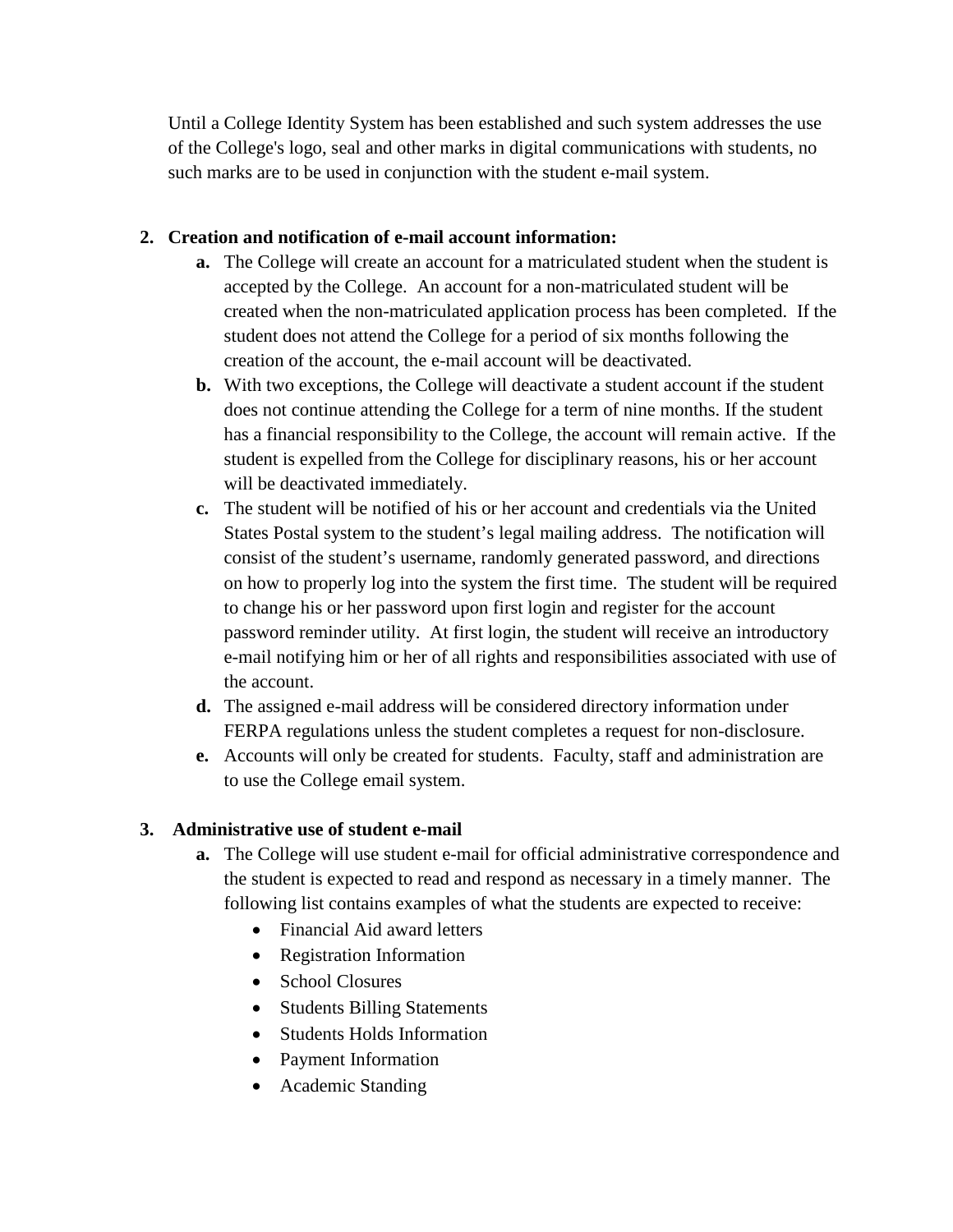- Change of Curriculum
- **b.** Each department will meet with its respective Vice President to create an approved list of correspondences that will be sent to either the entire student body or a list larger than 500 students (referred to as a mass mailing). Each department will document its approved correspondences and meet with the responsible Vice President and update its list as needed.
- **c.** The Office of Information Technology Services will create a generic email account for each department (at its request) to send out mass mailings. The department is to choose if the account is to receive return e-mail.
- **d.** Each Division Chair will be provided the ability to download from the student information system (Banner) a complete list of students registered in courses offered out of their respective Division. This list will be used for communicating important business-related information such as class cancelations and other noncourse related information. This list is to not be shared with individuals outside of the Division office.
- **e.** The above policies apply to time sensitive or critical correspondences. For mass mailings containing general announcements or information that is not timesensitive, Public Relations will send a weekly (biweekly if needed) mass mailing to students containing such information.

## **4. Faculty use of student e-mail**

**a.** The College strongly encourages faculty to utilize the College's Learning Management System for all course-related communication with students.

### **5. Student responsibilities and proper use of student e-mail**

- **a.** Students are responsible for accessing their account on a regular basis and understand that some of the correspondences may be time sensitive. Failure to read e-mail does not absolve a student from the responsibility associated with communication sent to his or her official e-mail address. "I did not check my email" or an error in processing messages forwarded from the College's e-mail system to a student's personal e-mail account (initiated by the student) are not excuses for missing official College communications.
- **b.** Student e-mail is not intended to send harassing or offensive messages. The provided account should only be used for appropriate correspondence required by College-related activities (e.g., responding to messages received from College departments, corresponding with other students or organizations to complete course work or academic research, etc.). The College's system should not be used for the following:
	- Chain Letters
	- Messages that are for personal gain